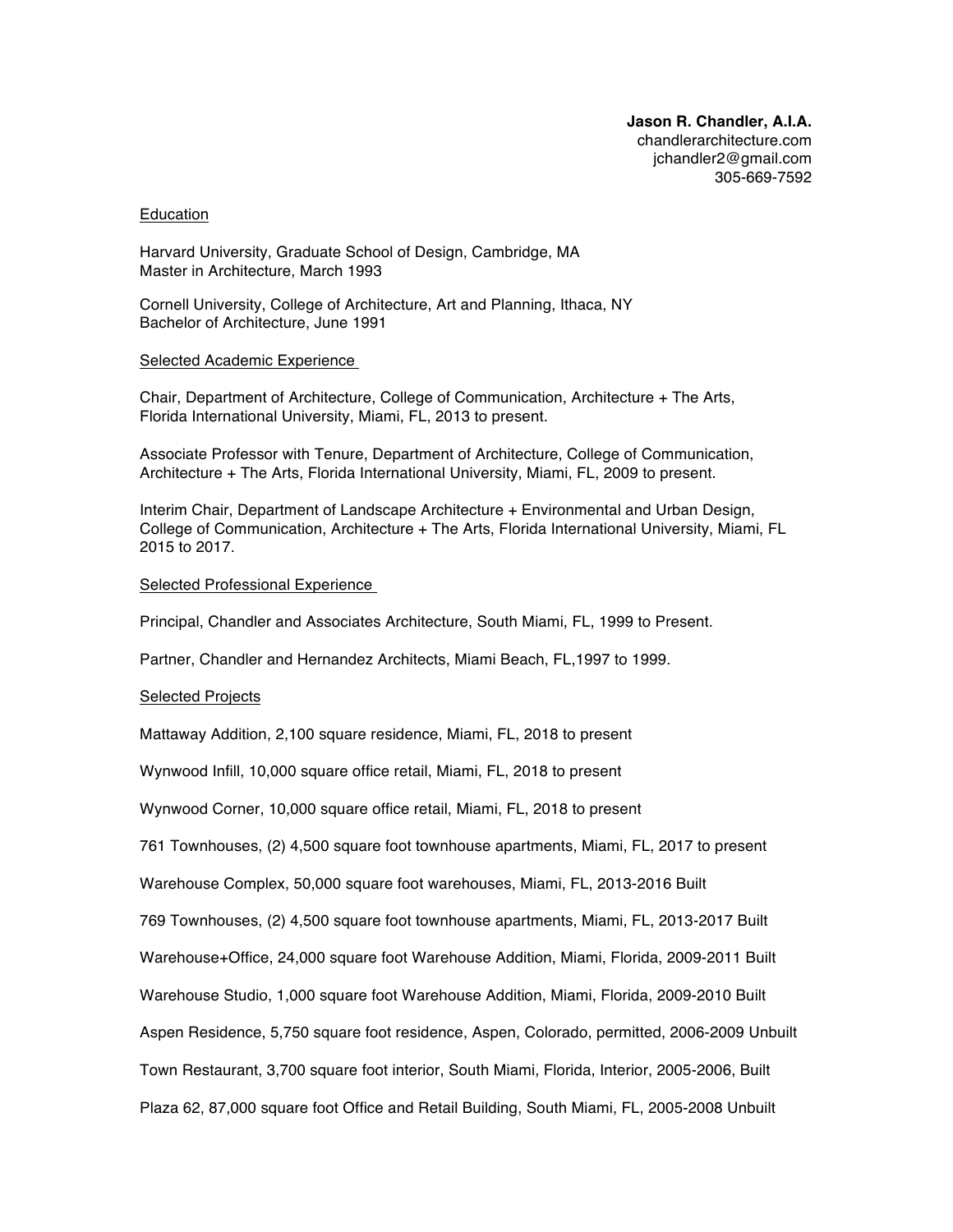Two Courtyard Houses, 3,800 square foot residences, Coconut Grove, Florida 2001-2003, Built

Plaza 57, 170,000 square foot Office, Retail and Parking Building, South Miami, Florida, 1999- 2005, Built

### Awards

Honor Award of Excellence for New Work for Warehouse Complex The Florida Association of the America Institute of Architects, 2018

The William G. McMinn, FAIA Award for Outstanding Contributions to Architectural Education The Florida Association of the American Institute of Architects, 2017

Award for Leadership in Education Award The Miami Chapter of the American Institute of Architects, 2014

Top Scholar for Creative Work Office of the Provost, Florida International University, 2013

Honor Award of Excellence for Warehouse Structures The Florida Association of the America Institute of Architects, 2012

Award for Outstanding Contribution while serving on the Environmental Review and Preservation Board August 2006-December 2011 The City of South Miami, 2012

Award of Merit for Infill Warehouses The Miami Chapter of the American Institute of Architects, 2011

Award for Public Service The Miami Chapter of the American Institute of Architects, 2011

Honorable Mention Dawntown Waterworks Competition, Miami, 2008

Merit Award for Unbuilt Work for The Parachute Pavilion The Florida Association of the America Institute of Architects, 2006

Award of Excellence for The Parachute Pavilion The Miami Chapter of the America Institute of Architects, 2005

First Prize Miami Beach Life Design Competition, Miami Beach, Florida, 2004

Honorable Mention Bienal Miami + Beach, Scattered Housing Competition Little Haiti Housing Association, Miami, Florida, September 2001

Silver Award for Plaza 57 a Mixed-Used Development Builder's Association of South Florida, 2001

Second Prize, 81<sup>st</sup> Paris Prize Architectural Design Competition Lloyd Warren Fellowship, National Institute for Architectural Education, 1994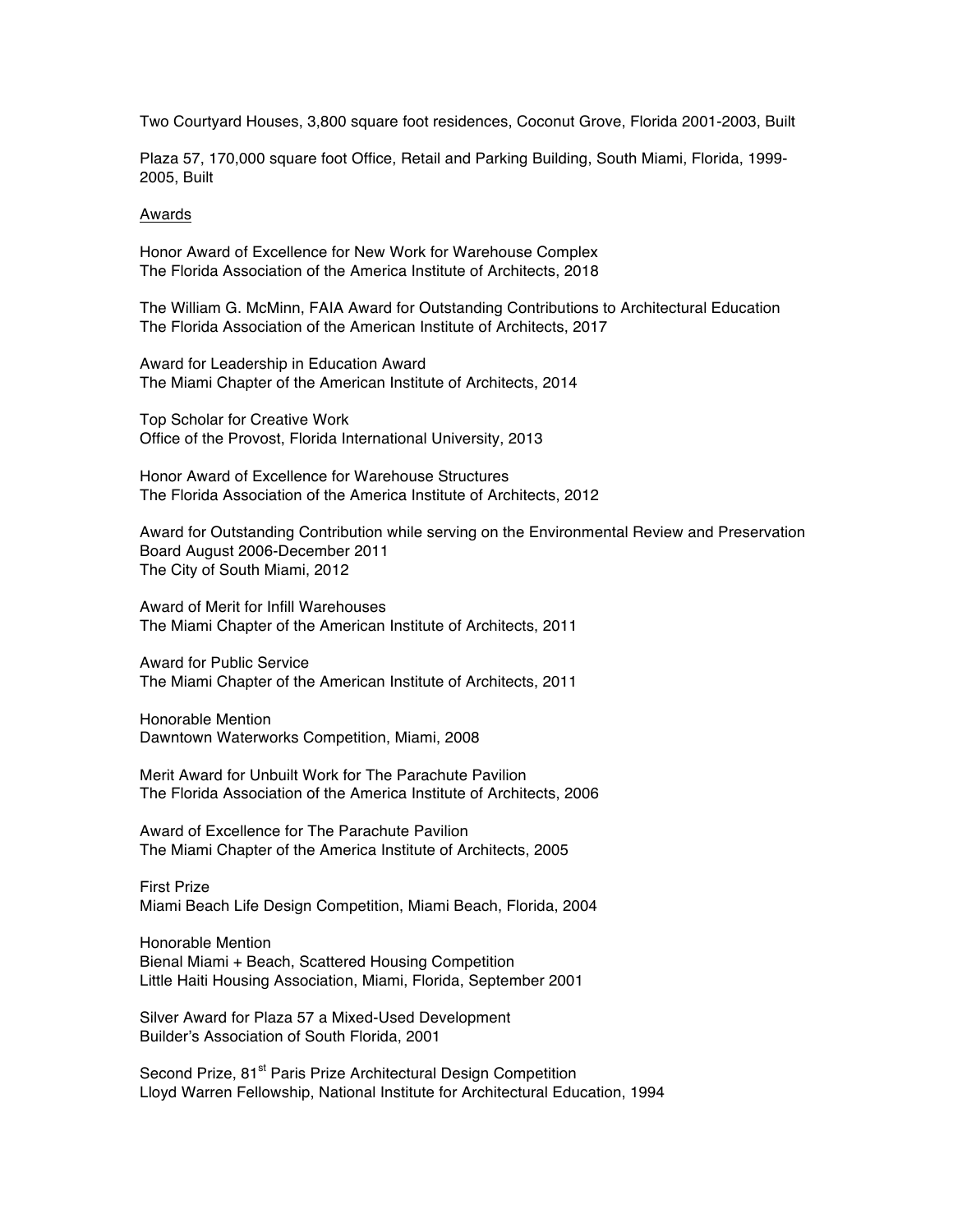# Publications

Architectmagazine.com feature of Warehouse Complex, https://www.architectmagazine.com/project-gallery/warehouse-complex\_o August, 2018

"Warehouse Complex, Honor Award of Excellence in Architecture" Florida / Caribbean Architect, Fall 2018, Official Journal of the Florida Association of the American Institute of Architects, pg 43

The AIA Florida William G. McMinn, FAIA Award for Outstanding Contributions to Architectural Education, Fall 2017 Florida/Caribbean Architect, Official Journal of the Florida Association of the American Institute of Architects, pg 25

"Townhouses to rise in Little Havana but were is the parking?" by Andres Viglucci, Miami Herald, June 24, 2016

"Infill Urbanism, Pedagogy, Policy and Building," FIU Folio 2014-2015*,* Edited by Henry Rueda and Alastair Gordon, ORO Editions (May 1, 2016) ISBN-10: 1939621348, Essay and images of townhouse project

"FIU Folio 2014-2015*,"* Edited by Henry Rueda and Alastair Gordon, ORO Editions (May 1, 2016) ISBN-10: 1939621348

"Build and Let Live," by Alastair Gordon, The Miami Herald, July 12, 2015

Infill Housing 1-6, Introductions and edited by Jason Chandler, 2013- 2018

"Hybrid: Office + Warehouse, Honor Award of Excellence in Architecture" Florida / Caribbean Architect, Fall 2012, Official Journal of the Florida Association of the American Institute of Architects, pg 14

Chandler, J Ed., Engaging the Urban, Introduction essay and edited by Jason Chandler ISBN: 987-1-257-93895-7, 2011 pgs 44-49 & 94-97, Plaza 57 and Plaza 62 illustrated.

"Building Systems Integration for Enhanced Environmental Performance" by Shahin Vassigh and Jason Chandler, J.Ross Publishing, 2011, ISBN-10: 1604270152

"Pre-cast School, Bernard Tschumi's Dialectic Diagrams" ACSA Northeast Fall Conference Proceedings, 2008

"Neighborhood Hurricane Wind Dynamics," 96th ACSA National Annual Meeting Proceedings, 2008

"Public Service: The Architect's Role on Design Review Boards," Assuming Responsibly, the Architecture of Stewardship, ACSA Southeast Conference Proceedings, 2007

"Transit Oriented College Town: Planning a New College town for both for both City and University," with C. Rosales and R. Rovira, City/Campus ACSA Central Fall Conference Proceedings, 2007

Ryan,Z and Cohen-Litant, J Eds. Coney Island The Parachute Pavilion Competition (New York, Princeton Architectural Press, 2007), pg 150, Jason Chandler Competition Entry illustrated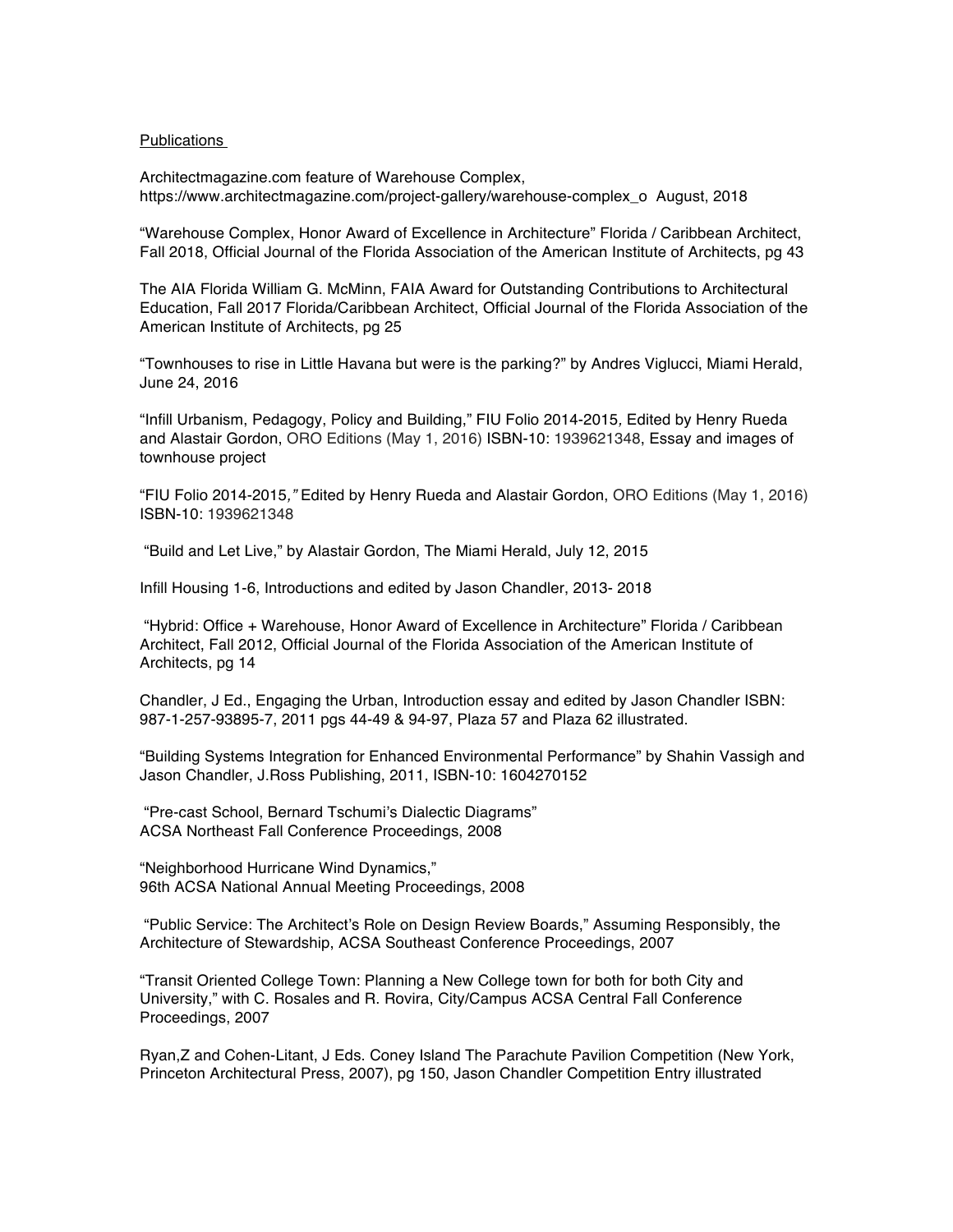Canaves, J., Casuscelli,C. & Nepomechie, M Eds. Benial Miami + Beach 2001-2005: a Retrospective (Quito:Trama 2007), 61,69-70,. Chandler and Associates Competition Entry illustrated

"The Parachute Pavilion" Florida / Caribbean Architect, Design Awards Issue 2006, Official Journal of the Florida Association of the American Institute of Architects, pg 47

"Beauty and the Beach" by Beth Dunlop, The Miami Herald, November 28, 2004 First Place winning entry by Jason Chandler pictured and described

"In Miami, a Contest for the Best Lifeguard Roost" by Linda Lee, in the Currents Sections of The New York Times, December 2, 2004. Jason Chandler is noted as winning the design competition and his entry is described

Brown, D Ed, HOME House Project, MIT Press, Cambridge, Massachusetts, 2004, pg 122, Jason Chandler listed as Selected Participant

"Scattered Housing Competition", Competitions Magazine, pg.56, Volume 12, Number 2, Listed as Honorable Mention, Summer 2002

Scattered Houses, Architectural Design Competition Catalog, Little Haiti Housing Association, Miami, Florida, 2002, pg. 26, Chandler and Associates Competition Entry illustrated

#### **Exhibitions**

Chandler and Associates' Warehouse Complex was exhibited at the A.I.A. Florida, Tallahassee, Florida, 2018

"Spring 2015 Miami Urban Neighborhood Studio" at Barrio Workshop, Little Havana, September 17th to October 11, 2015

"All buildings Great and Small," Coral Gables Museum, Coral Gables, Florida, August 29 October 26, 2014

"Infill Variants," BAS Fisher, Miami, Florida, Fall 2013

"FIU School of Architecture Faculty Show, Recent Work" Miami Beach Urban Studio, Florida International University, January 2013

Chandler and Associates' Warehouse Structures was exhibited at the A.I.A. Florida, Tallahassee, Florida, 2012

Chandler and Associates' Warehouse Structures was exhibited at the Awards Exhibition, A.I.A. Florida Convention, Palm Beach, Florida, 2012

Building Systems Integration Exhibition, Miami Beach Urban Studio, Florida International University, April 13 - August 1, 2012

Close the Gap Exhibition, College of Architecture Gallery, University of Houston, February to March, 2012, Chandler entry exhibited

Dawntown Miami Exhibition, The Four Years of Ideas, Jorge M. Perez Architecture Center, The University of Miami - School of Architecture, November 9th to November 23rd, 2011, Chandler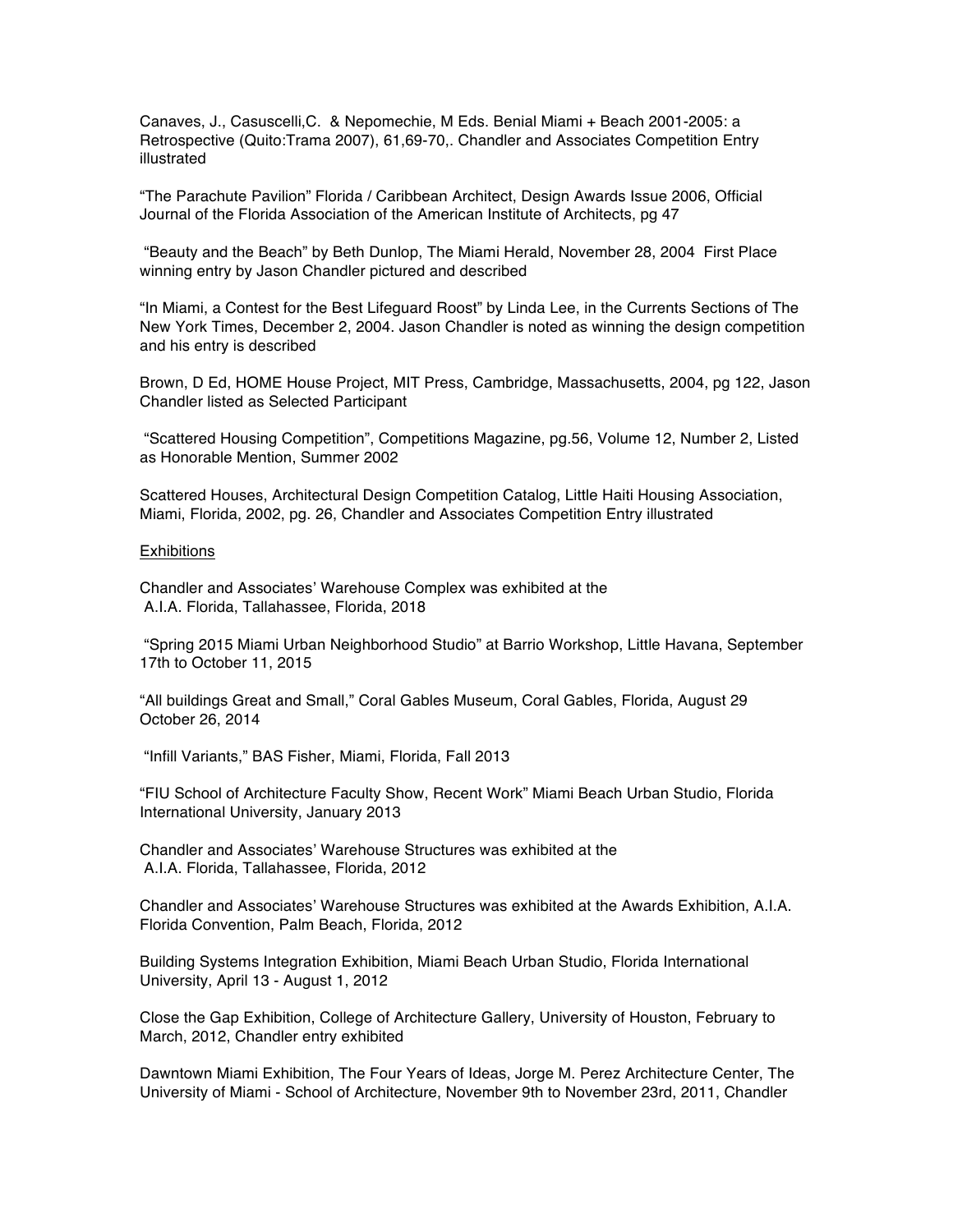#### Waterworks entry exhibited

The Chain of Eco-Homes Competition Web Exhibit: 2009

"Engaging the Urban, Infill projects by young Miami architects" BEA International Gallery, Paul L. Cejas School of Architecture Building at Florida International University, Exhibit curated, organized by Jason Chandler. Two projects by Chandler and Associates, Architecture, P.A. were included in the exhibit. February 2009

Dawntown Waterworks Competition, Awards event and exhibit, Miami-Dade College, Chapman Center, Friday, December 5, 2008

Dawntown Waterworks Competition Web Exhibit at: http://www.flickr.com/photos/dawntownmiami, 2008-2009

Market Value Competition Entrants, Web exhibit: www.marketvaluecompetition.org, 2008

Reconciling Context, Buildings and Projects by Jason R. Chandler University of Massachusetts, Amherst, Department of Art, Architecture & Art History, April 2008

Reconciling Context, Buildings and Projects by Jason R. Chandler Florida Atlantic University, School of Architecture, October 2007

Organizer, Curator (with R. Rovira) and Participant, Faculty Compete Exhibition, BEA International Gallery, School of Architecture, Florida International University, projects exhibited: The Parachute Pavilion, Stockholm Public Library Competition Entry and Miami Beach Lifeguard Station, Spring 2007

Chandler and Associates' The Parachute Pavilion was exhibited at the Awards Exhibition, A.I.A. Florida Convention, Boca Raton, Florida, July 29, 2006

"Integrated Vistas" entry by Chandler and Associates was exhibited for Stockholm Public Library Competition web exhibit http://www.arkitekt.se/s26256, 2006

"Integrated Vistas" entry by Chandler and Associates was exhibited at the Stockholm Public Library Competition exhibit, Stockholm, Sweden, 2006

Chandler and Associates' The Parachute Pavilion, Miami Chapter A.I.A. Finalist Exhibition, The Moore Building November 11, 2005

Chandler and Associates' The Parachute Pavilion entry was exhibited in "The Parachute Pavilion: An Open Design Competition for Coney Island an exhibition of the 864 submissions" The Van Allen Institute, New York, New York., July  $7<sup>th</sup>$  to October 21, 2005

Chandler and Associates' The Parachute Pavilion entry was exhibited on the web at: www.vanalen.org/competitions/ConeyIsland/exhibit/gallery/main.swf, 2005

Life Design Competition, Art Deco Welcome Center, Miami Beach, Florida November 20, 2004 to January 5, 2005

The Teachings, Theory and Practice of University Professors AIA Miami, Coral Gables, Florida, May 2, 2003